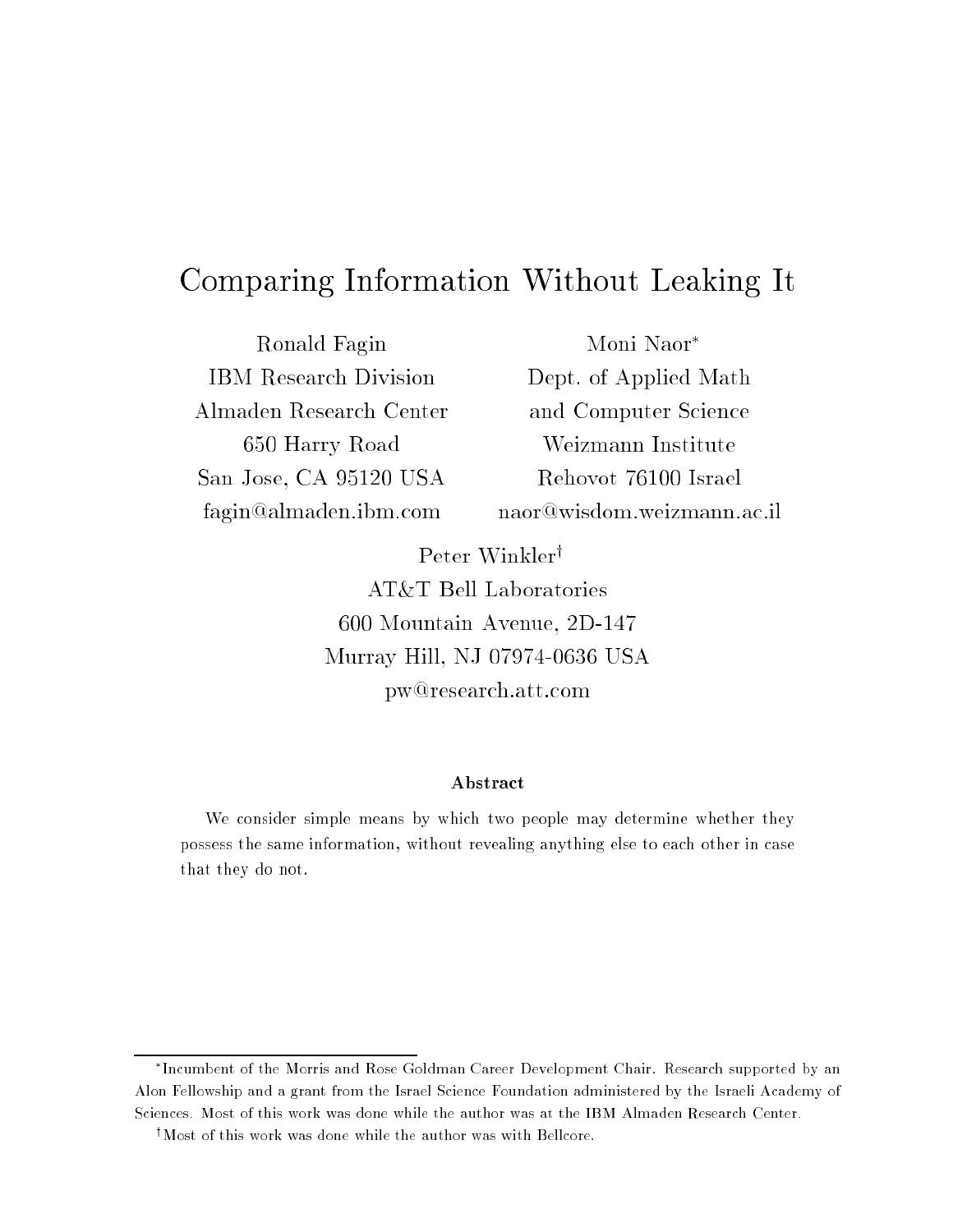### 1 Introduction

Consider the following problem, which actually arose in real life (we have masked the problem somewhat to protect condentiality). Bob comes to Ron, a manager at his company, with a complaint about a sensitive matter; he asks Ron to keep his identity condential. A few months later, Moshe (another manager) tells Ron that someone has complained to him, also with a condentiality request, about the same matter.

Ron and Moshe would like to determine whether the same person has complained to each of them, but, if there are two complainers, Ron and Moshe want to give no information to each other about their identities.

The protocol typically used in a situation like this one is akin to the game \twenty questions," but goes by the name of "delicate conversational probing." Ron might ask Moshe if Moshe's complainer is male, and if the answer is "yes" Moshe might then ask Ron if Ron's complainer's surname begins with a letter preceding "M" in the alphabet. This goes on until Ron and Moshe have ascertained whether they have the same person in mind. When they do not, however (particularly when the first "no" occurs late in the game) a great deal of information may have been exchanged.

Before suggesting some superior protocols, let us point out that there are myriad other reasons why two or more parties might wish to "compare information without leaking it."

Obviously, whenever two persons suspect that they have the same person in mind to nominate for some post, or invite for dinner, or blame for a disaster, etc., but neither is willing to risk embarrassment by revealing the name, we have a situation much like the one with Ron and Moshe.

Similarly, two persons may each wish to determine whether the other is a co-member of a certain secret society. The test of membership, however, is knowledge of a password. The danger is that if A states the password, in order to convince B of his authenticity, and B is an impostor, then B may later be able to make illicit use of the password.

The reader will no doubt be able to imagine some circumstances where comparing information without leaking it will enable two persons to engage in an illegal activity without fear of entrapment. However, the techniques we suggest later might also be used by the forces of law. Suppose that the police suspect person A of masterminding a certain crime and have captured underling B. They have offered B immunity for incriminating A, but B is afraid to name A unless he can be assured that the police already suspect A. The police are hamstrung because if they suggest A's name to B, then B's statement won't hold up in court.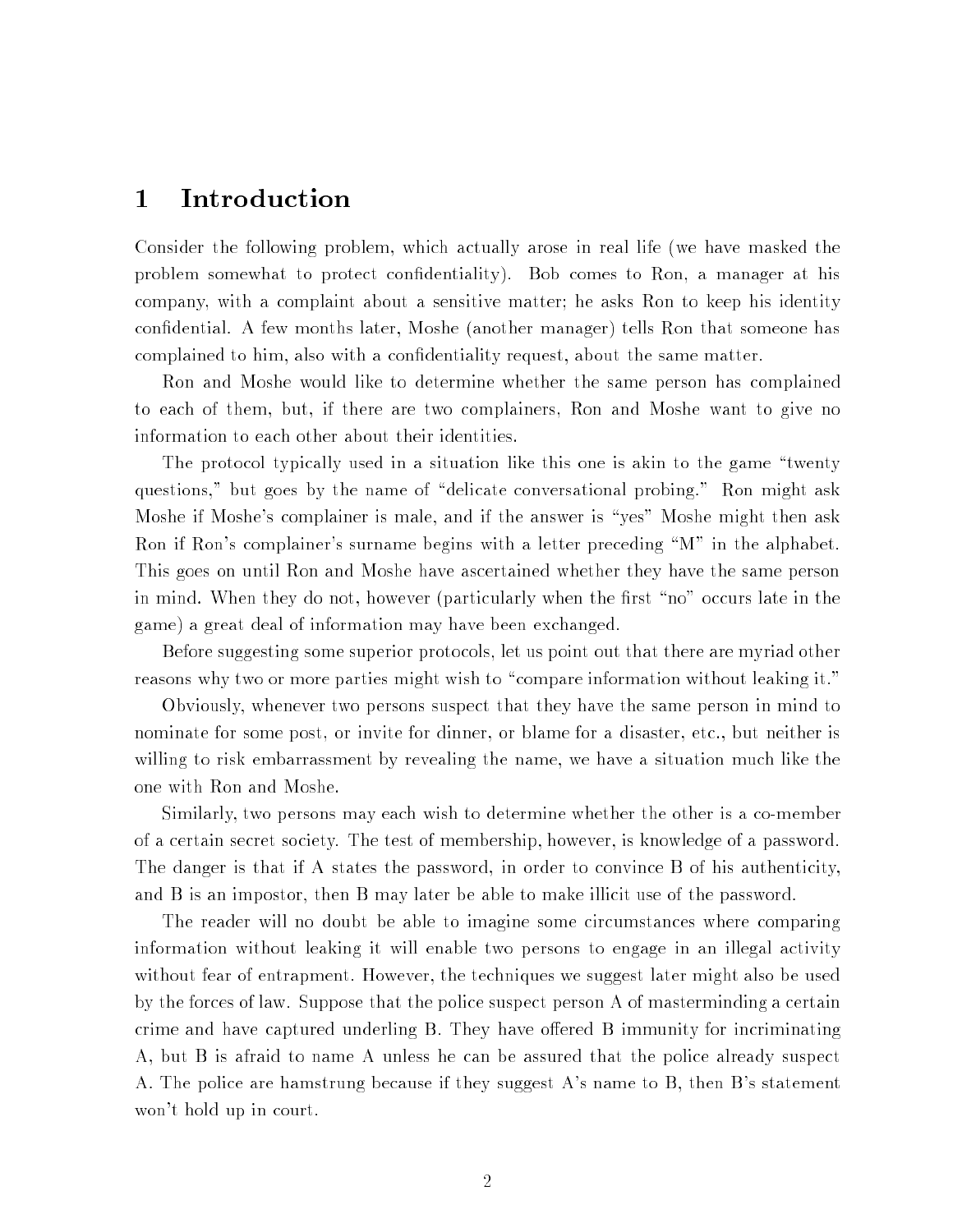Still other cases arise when two people wish to gossip without spreading rumors (each would like to determine if the other is in possession of the same information) or to overcome shyness (perhaps there is a certain desirable course of action before them, which neither wishes to be the first to suggest).

In some situations the ob jective is to compare numerical values (that is, determine which is larger) rather than to test for equality. A typical case is Yao's "two millionaires" problem [20], in which the parties wish to determine who is richer without revealing their numerical worths. Similarly, a group of friends may wish to determine who among them is the oldest, or has had the most lovers, or has the "extreme value" of any potentially embarrassing parameter. We envision an adult game called "Are You Thinking What I'm Thinking?" in which both matching and comparison without leaking are employed to encourage people to reveal more about themselves.

A more serious application occurs in business and in labor relations, where much time is wasted when parties jockey to try to determine whether they have any common ground. Suppose party A is interested in acquiring a property belonging to party B, but would not consider paying more than  $x$  for it; B is willing to sell but is not interested in entertaining any offer below  $y$ . A and B would like very much to know which is the greater value. because if  $x \geq y$ , then they can begin bargaining in earnest, and if  $x < y$ , then they can go home. But neither can reveal his number without undermining his bargaining position.

When more than two parties are involved, there are possible applications in a board room or even a jury room setting. For example, leaders often need to know what their advisors really think, in the absence of \fear of dissension." When a group is polled concerning the advisability of some course of action, it might be desirable to set things up so that if a ma jority agree, the outcome will be the same as if there were unanimity. Then no one need be afraid of distinguishing himself or herself as a renegade, and if a ma jority of those present have doubts, discussion will ensue. (Perhaps the Iran-Contra scandal could have been avoided!) Similarly, secret ballot elections are supposed to preserve the condentiality of the voters, but in a small group the tally often tells all. Some of our techniques can be employed to hold elections in which only the name of the winner (or perhaps the names of candidates involved in a runoff) is revealed.

Although we have now gone far afield from Ron and Moshe, there is an obvious solution to all of the above problems.

#### Solution 1: JOSEPHINE

A trusted third party is found; all information is presented to him or her with the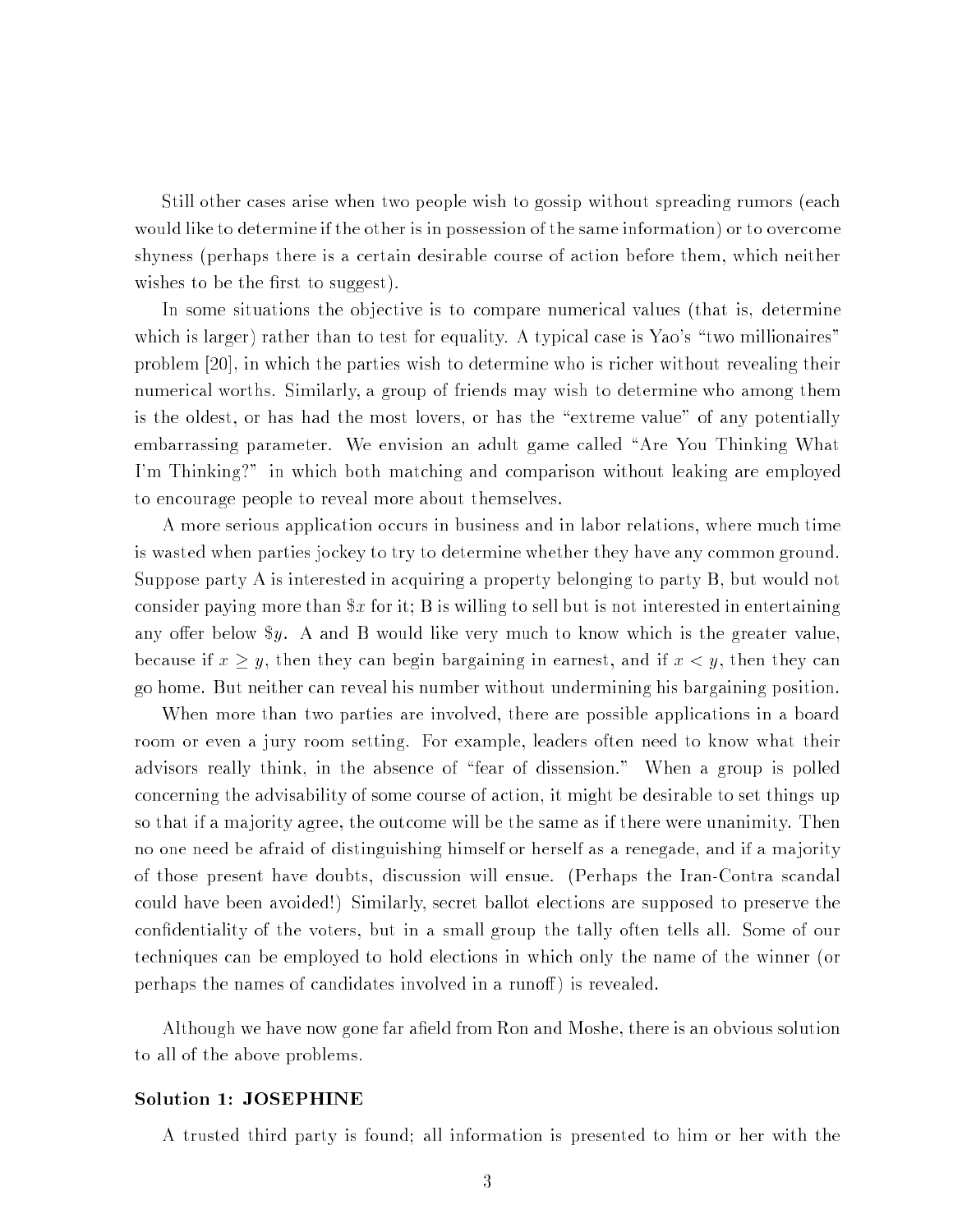agreement that only the required results are revealed. In the case of Ron and Moshe, each could individually go to Josephine (the trusted third party), and tell her the name of the complainer. Josephine could then announce to Ron and Moshe whether the complainers are the same.

How satisfactory this solution is depends on how easy it is to find a person to play Josephine's role, and on how much information Josephine must be trusted with. Best would be if Josephine had no idea why Ron and Moshe are whispering names to her, although even then, Ron and Moshe might feel that they are violating the complainers' trust.

An exciting trend in cryptography in recent years is the study of protocols for secret function evaluation [13, 14, 17, 20, 21]. These protocols avoid the use of trusted third parties, and can be used to solve any of the above problems. Why don't Ron and Moshe just follow such a protocol?

A technical problem with such protocols is that they rely on unproven assumptions about computational complexity, such as the existence of functions that are easy to compute but difficult to invert by any feasible machine. In practice, a more serious problem is simply that they are complex schemes, which only certain experts can be expected to understand. Thus, blind trust is given to the system designer. An additional point is that these solutions are not yet genuinely practical even if implemented with the best possible care.

Our goal in this paper is to provide some schemes whose implementation is so transparent that no expertise is needed to assure correctness. We hope that some of these schemes will provide not only practical solutions to our problem, but also insight into the subtleties of communication and information.

As it happens, Ron and Moshe do happen to trust cryptographic protocols; their main problem is that they are lazy ("overworked" might be a kinder term). They don't want to program up such a protocol. Indeed, they would like to avoid any programming whatsoever, if possible. Their goal is a "quick and dirty" solution, which can be expected to work reasonably well.

Perhaps the time has come to list the properties that we might wish an informationcomparing protocol to have, emphasizing those on which we will concentrate in the present work. We will remain loyal to the Ron-and-Moshe story, for simplicity; but the reader is invited to try to extrapolate our schemes to cover multiple participants, comparing numbers, etc. In what follows Ron's "value" is the name of the person who complained to him (or whatever other piece of information is the subject of the protocol) and similarly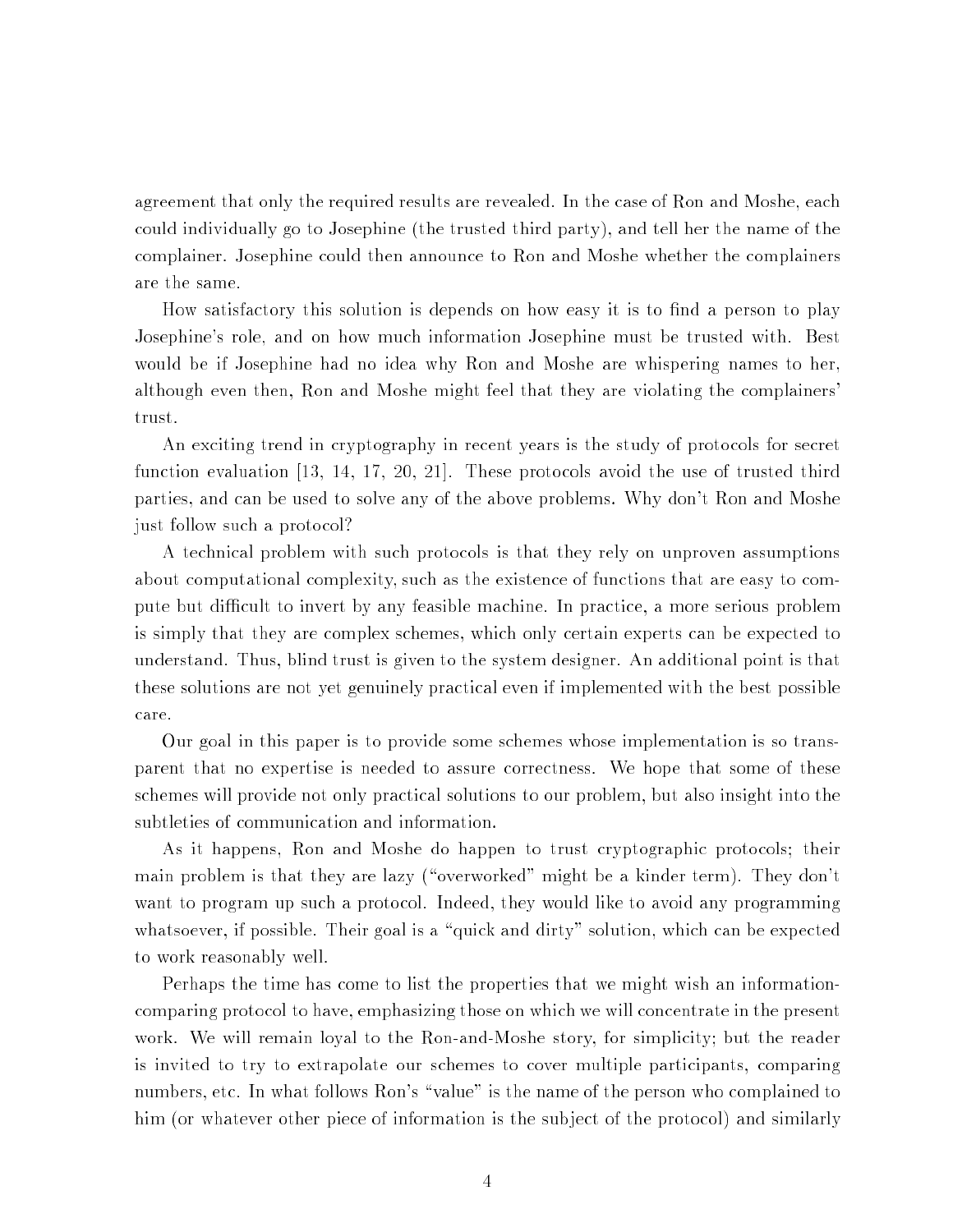for Moshe.

- A. "Resolution": Ron and Moshe should find out whether or not their values match.
- **B.** "Leakage": Assuming they follow the protocol faithfully, Ron and Moshe gain no knowledge about each other's value, except whether or not they are equal.
- C. "Privacy": No one else should gain any information about Ron and Moshe's values.
- D. "Security": Neither Ron nor Moshe should be able to profit by cheating. That is, by failing to the follow the protocol, neither should be able to determine the other's value without matching it, or to determine whether the values match while denying that information to the other.
- **E.** "Simplicity": The protocol should be easy both to implement and understand; that is, Ron and Moshe should be required to expend only a small amount of time, energy and money to learn, use and be confident of the protocol.
- **F.** "Remoteness": Ron and Moshe need not be physically present at the same place in order to execute the solution.

Property B says intuitively that if the complainers are different, then neither Ron nor Moshe should have gained any information at the conclusion of the protocol as to who the other complainer is, other than the fact that it is a different complainer.

A comment is in order about property D. One virtually unavoidable problem is *lying* by simulation. Thus, we can do little about the possibility that, say, Ron tries deliberately to mislead Moshe by acting as if the person who complained to him was Alice, when it was in fact Bob. Of course, then Ron will determine whether the person who complained to Moshe is Alice, rather than determining whether the person who complained to Moshe is Bob. So in property D, we should really require that the cheater learns for exactly one value whether it is equal to the other party's input.

Cryptographic protocols are very good at satisfying properties A through D and F, with the help of complexity-theoretic assumptions. However, our interest is in achieving property E as well. To do so, we are willing to sacrifice some of the others when necessary; for example, Ron and Moshe trust each other, so property D is not so important. Condition C may be weakened to allow some information to pass to a third party; property B may be weakened by allowing small amounts of information to pass in the non-match case, or by allowing critical information to pass only in rare cases, or both. Depending on the circumstances property F may or may not be signicant.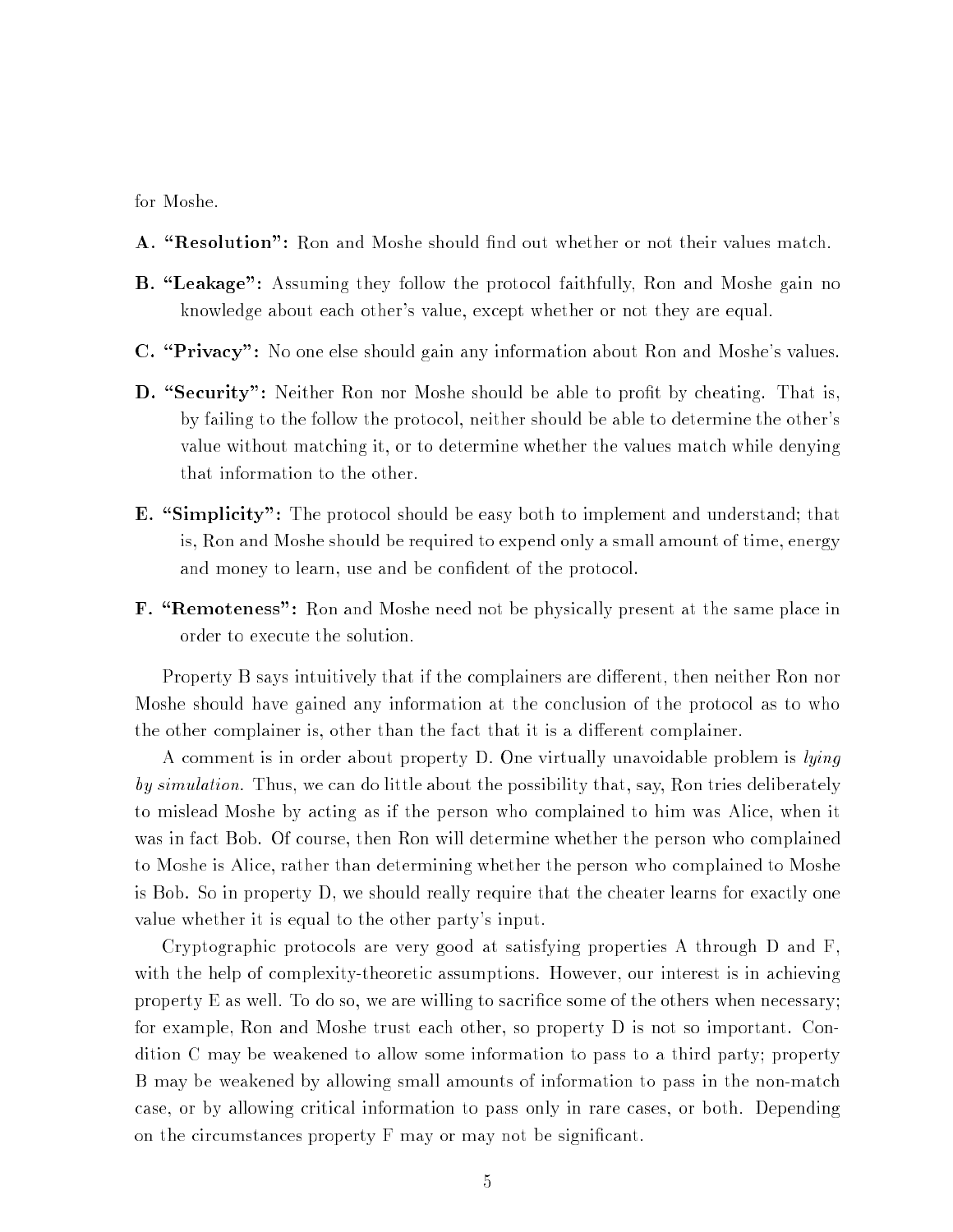After presenting our proposed solutions, we will return to properties A through F and examine briefly how they fared.

### 2 Solutions

We now present some solutions suggested by ourselves or our colleagues. Note that some of the proposals assume that there is a (small) known list of candidates for \complainer," e.g. the department members; or that the name of the complainer is uniquely representable as an alphabetic string. Some of the proposals assume the existence of a trusted third party ("Josephine") and others do not.

### Solution 2: COMPUTER PROGRAM

To avoid giving information to Josephine as in solution 1, we replace Josephine by a computer. Ron and Moshe could obtain a computer program that works as follows:

- 1. The program asks for input from Ron, who types, while Moshe is not looking, the name (Bob) of the person who complained to him.
- 2. The program then clears the screen, and asks for input from Moshe, who types, while Ron is not looking, the name of the person who complained to him.
- 3. The program clears the screen again, and announces whether the names that Ron and Moshe typed in were the same.
- 4. The computer nally erases all input information from its memory.

### Solution 3: SPECIAL-PURPOSE DEVICE

Readers will note that, alas, third-party trust is still a factor in solution  $2$ —namely, the computer programmer. In particular, how can Ron and Moshe be assured that the program will perform the last step, and not instead squirrel away the input for future use? Conceivably Ron and Moshe can take advantage of their professional expertise to actually write the program and input it side-by-side, but this is too much trouble for them. They might be especially concerned with debugging, since they would like to feel confident that there is no subtle error in programming that could cause the program to abort, spewing the data onto the screen, because, say, a name that was typed had more characters than anticipated or contained an unanticipated space.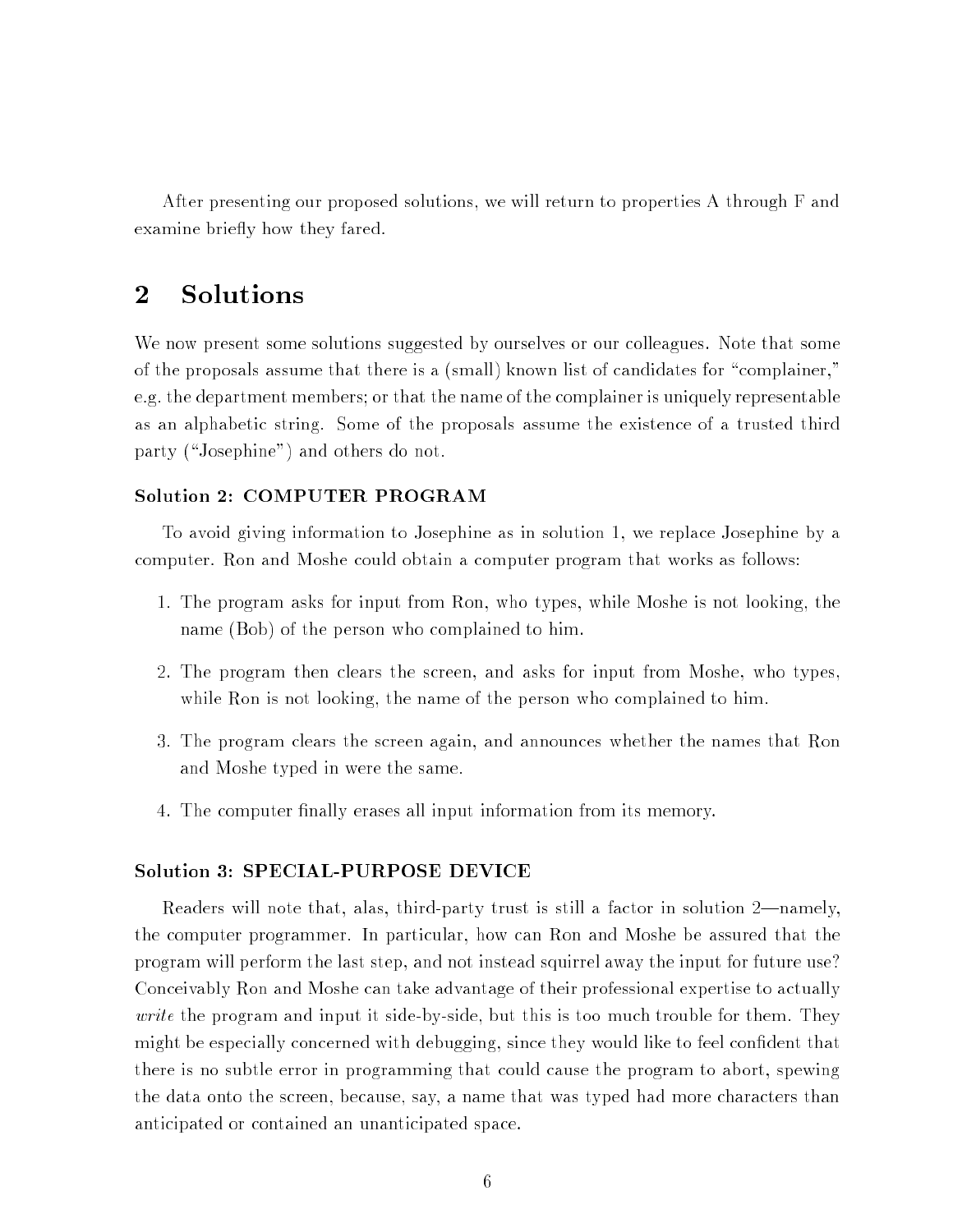To get around this difficulty the third author has designed (and obtained a patent for) a special-purpose box, called the Electronic Trusted Party, which implements solution 2. It is a portable electronic device that accepts information from two or more persons, compares or combines it in a preselected fashion, destroys the input information, and then displays the results. The critical feature of the Electronic Trusted Party is that it is incapable of storing information between uses or of revealing information other than as intended. It thus functions as a limited-access computing device, whose special features enable users to trust it with private information.

For serious applications, the device can be certified as genuine, by its manufacturer. in one of various ways; and it can be made tamper-proof, so that for example, opening the battery case blanks the memory and opening anything else breaks a seal.

The Electronic Trusted Party can be used for any of the applications described in the previous section, by selecting an appropriate mode (e.g. "match," " $rank$ ," "vote"), and specifying the number of participants and type of information desired. Like a computer program, it must to some extent be trusted; but the fact that it is a manufactured specialpurpose device, without any means of accessing memory or any apparent way to misuse information, makes it much easier to trust in practice. The reader may imagine a plastic or metal box about the size of a hand calculator, but with alphanumeric keys and a special hood/cover to facilitate private entry of data.

#### Solution 4: RANDOM PERMUTATION

Another modication of solution 1 (JOSEPHINE) can be obtained by disguising the identities of the possible complainers. Let us assume, for example, that there are twenty possible candidates. Ron and Moshe agree on a random labeling of these candidates by numbers from 0 to 19; then each privately tells Josephine the number of the person who complained to him, and Josephine announces whether the two numbers received are the same.

Noga Alon of Tel Aviv University suggested that if the set of candidates is not clear or if the number of candidates is so large that it is not practical for Ron and Moshe to generate a random labeling of the name space, the same effect can be obtained using universal classes of hash functions, for example those of Carter and Wegman [5, 18]. A concrete example is as follows.

Fix a method of assigning unique numbers to candidates, e.g. the candidate's name interpreted as a number base 27 (alphabetic characters plus space), and let  $p$  be a prime number larger than the number assigned to any candidate. Ron and Moshe agree on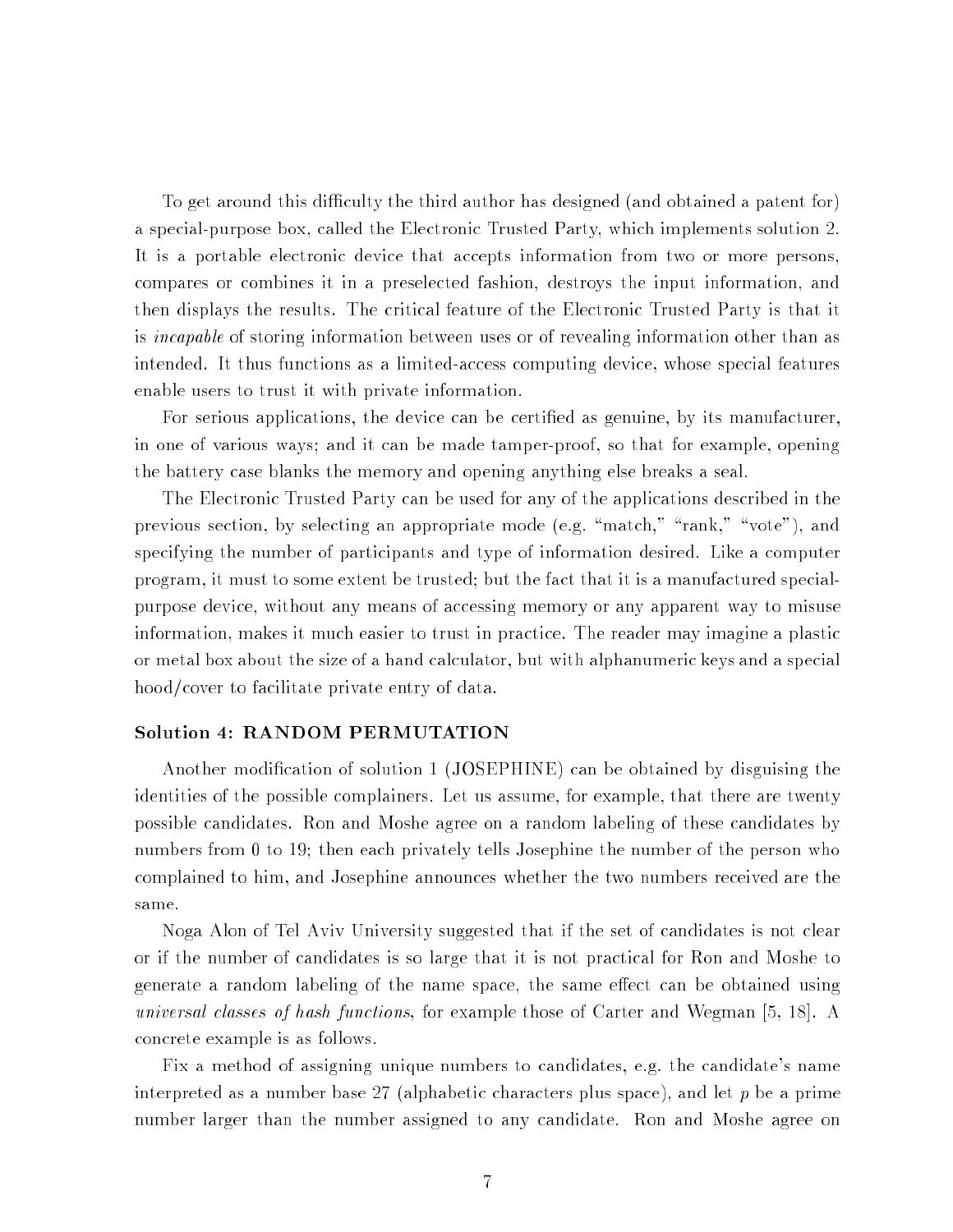two random numbers a and b mod p, where  $a \neq 0 \mod p$ , without telling Josephine. If  $x_R$  is the number corresponding to the person who complained to Ron, then Ron tells Josephine the number  $ax_R + b \mod p$ . Similarly, Moshe tells Josephine the number  $ax_M + b \mod p$ , where  $x_M$  is the number corresponding to the person who complained to Moshe. The point is that if  $ax_R + b \mod p$  and  $ax_M + b \mod p$  are different, then they are, as far as Josephine is concerned, simply a random pair uniformly chosen from  $\{(c_1, c_2) | 0 \le c_1 \le p-1, 0 \le c_2 \le p-1, \text{ and } c_1 \neq c_2\}.$ 

#### Solution 5: RANDOM ROTATION

An even simpler implementation of the idea of RANDOM PERMUTATION was suggested by Silvio Micali of MIT. Let us assume that there are twenty candidates, to whom Ron and Moshe have openly assigned numbers from 0 to 19 (perhaps via alphabetical order). Josephine generates a random number <sup>k</sup> between 0 and 19, and tells it to Ron; Ron adds the number corresponding to his complainer to k, and passes the resulting number mod 20 on to Moshe. For example, if Bob is assigned the number 10 in the ordering, then Ron tells Moshe the number  $k + 10 \mod 20$ .

Moshe takes this number, and subtracts from it the number corresponding to the person who complained to him, and passes the result mod 20 to Josephine. Josephine then announces whether the number she received from Moshe is the same as the number she passed to Ron. If it is, then Ron and Moshe know that it was the same person who complained to both of them, otherwise not.

Note here that Josephine does obtain some information in this solution, namely the difference between the numbers assigned to the two complainers.

#### Solution 6: PERMUTATION COMPOSITION

One of the shortcomings of RANDOM PERMUTATION and RANDOM ROTATION is that Josephine does find out whether Ron and Moshe have obtained a match. Can even this information be denied the third party?

We consider keeping the structure of the protocol. Thus, Ron and Moshe agree on some random string, send Josephine some function of their inputs, and Josephine announces a result from which Ron and Moshe can deduce the answer. A simple but imperfect approach (suggested by Bill Aiello of Bellcore) is for Ron and Moshe to repeat the procedure of solution 4 or 5 (say) 15 times, 14 of those being phony; for each phony procedure Ron and Moshe decide using a secret coin flip whether to provide Josephine with a match or non-match. Not knowing which procedure is the real one, Josephine is (probably) kept more or less in the dark as to the genuine outcome.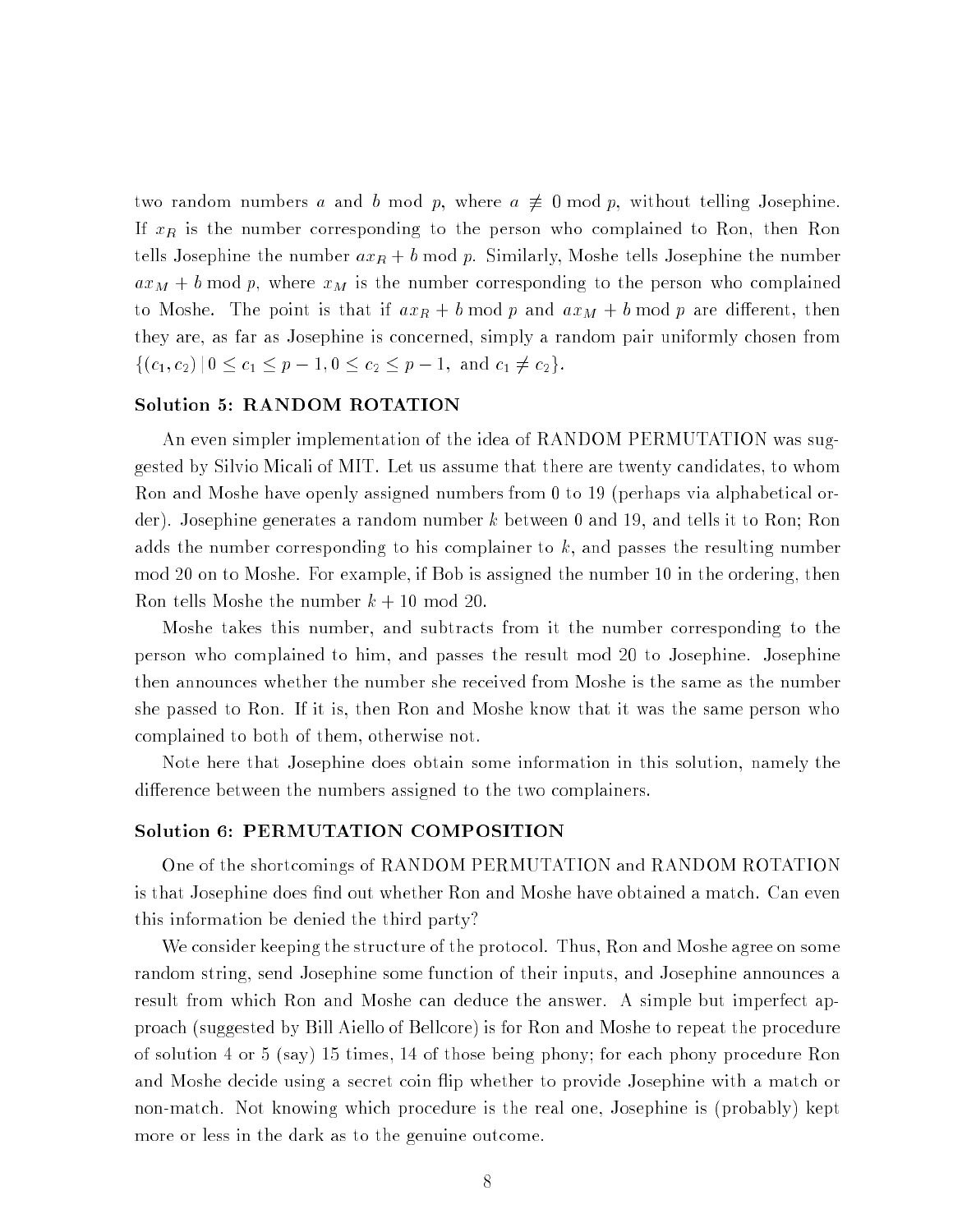To keep Josephine completely in the dark while maintaining the structure of the protocol seems to require substantial effort, but it can be done. The following protocol is based on work by Feige et al. [11] on secret computation and builds upon [13, 14]. Using Barrington's Theorem [1], Ron and Moshe, working together, can associate with each candidate a pair of lists  $\rho_1, \ldots, \rho_m$  and  $\mu_1, \ldots, \mu_m$  such that

- 1. Each  $\rho_i$  and  $\mu_i$  is a permutation of the set  $\{1,2,3,4,5\};$
- 2. If  $\rho_1, \ldots, \rho_m$  corresponds to Ron's complainer and  $\mu_1, \ldots, \mu_m$  to Moshe's, then the composition  $\rho_1 \mu_1 \cdots \rho_m \mu_m$  yields the rotation  $\tau = (12345)$  when the complainers are the same, and the identity permutation otherwise.

Now Ron and Moshe generate and agree upon an additional list  $\sigma_0, \ldots, \sigma_{2m}$  of random permutations of the set  $\{1,2,3,4,5\}$ , and they supply permutations alternately (and privately) to Josephine as follows. Ron gives her  $\sigma_0 \rho_1 \sigma_1$  ; then Moshe gives her  $\sigma_1 \mu_1 \sigma_2$  ; then Kon gives her  $\sigma_2 \rho_2 \sigma_3$  , etc. Josephine composes these permutations and announces the result, which by construction is either  $\sigma_0 \tau \sigma_{2m}$  or  $\sigma_0 \sigma_{2m}.$ 

Ron and Moshe can of course tell from the result whether their complainers were the same, but Josephine has seen nothing but uniformly chosen random permutations. It is interesting to note that this method is applicable to any function, not just equality testing. The catch is that for an arbitrary function, the number  $m$  may be very large.

#### Solution 7: MESSAGE FOR MOSHE

Henceforth we leave Josephine behind and try to make do without the voluntary participation of a third party. Our next solution, which is actually a take-off on an old joke, was suggested by Russell Impagliazzo of the University of California, San Diego. Ron and Moshe assign a random telephone number to each candidate. Ron dials the phone number corresponding to the person (Bob) who complained to him, and asks to leave a message for Moshe. Of course, the person who answers the phone has no idea who Moshe is. A few minutes later, Moshe dials the phone number corresponding to the person who complained to him and asks if anyone has tried to leave a message for him.

#### Solution 8: AIRLINE RESERVATION

A rather neat practical version of MESSAGE FOR MOSHE takes advantage of the fact that airlines will not provide names of persons who have reserved flights. While Moshe is out of the room, Ron calls Delta Airlines and makes a reservation in the name of his complainer for the Tuesday afternoon ight from Atlanta to Salt Lake City. Moshe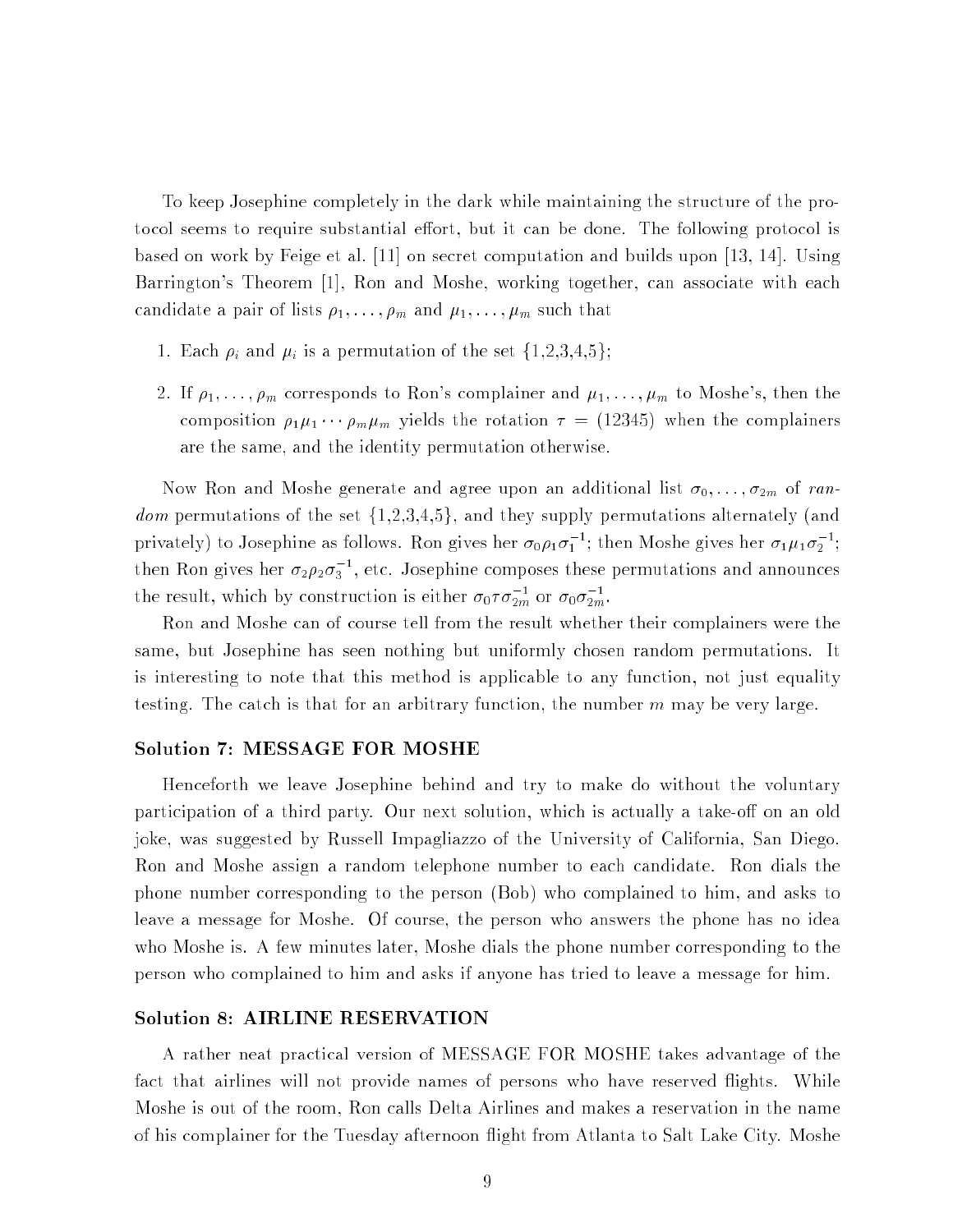then takes over and tries to cancel the reservation in his complainer's name. Finally Ron cancels, or tries to cancel, the reservation he made.

#### Solution 9: PASSWORD

Dick Lipton of Princeton University and Nick Pippenger of the University of British Columbia independently suggested a protocol that relies on the presence of a computer but does not require any new programming. Ron changes his password to be the name of the person who complained to him (thus, Ron changes his password to BOB). Moshe then tries to log on as Ron, where he uses as a password the name of the person who complained to him. Moshe succeeds precisely if the same person complained to Ron and Moshe. Note that the password-checking program is (typically) designed fortuitously for the task at hand, and is heavily debugged for high security (so that, for example, when the password is typed in, it does not appear on the screen).

It is interesting that Pippenger thought of this solution by considering hash functions. This is because many computer systems store not the password, but a hashed version of the password, so that a system hacker cannot look at a table of stored passwords (instead, the hacker can see at best a hashed version of the password, from which it should be difficult to infer the password). In such a system, when someone types in his password, the computer compares the hashed value of the password typed in with the stored hashed value of the actual password. Thus, in such a system, the Lipton-Pippenger solution is a pre-programmed version of both COMPUTER PROGRAM and RANDOM PERMUTATION.

The following clever variation of PASSWORD, suggested by Alain Plagne of Ecole Normale Supérieure in Paris, removes any possible temptation on Moshe's part to surreptitiously try more than one password against Ron's. Ron issues the \passwd" command, which asks for the old password and then the new one, for which Ron enters his complainer's name as before. Then Moshe takes over when the "passwd" program demands confirmation of the new password. Afterwards Ron checks whether or not his old password is still valid.

#### Solution 10: CUPS

Miki Ajtai of the IBM Almaden Research Center suggested a physical solution to our problem. We need to assume that there is a fairly small pool of candidates, say twenty. Ron and Moshe obtain twenty identical containers (perhaps by purchasing disposable cups), arrange them in a line, and write labels in front of each cup, one for each candidate.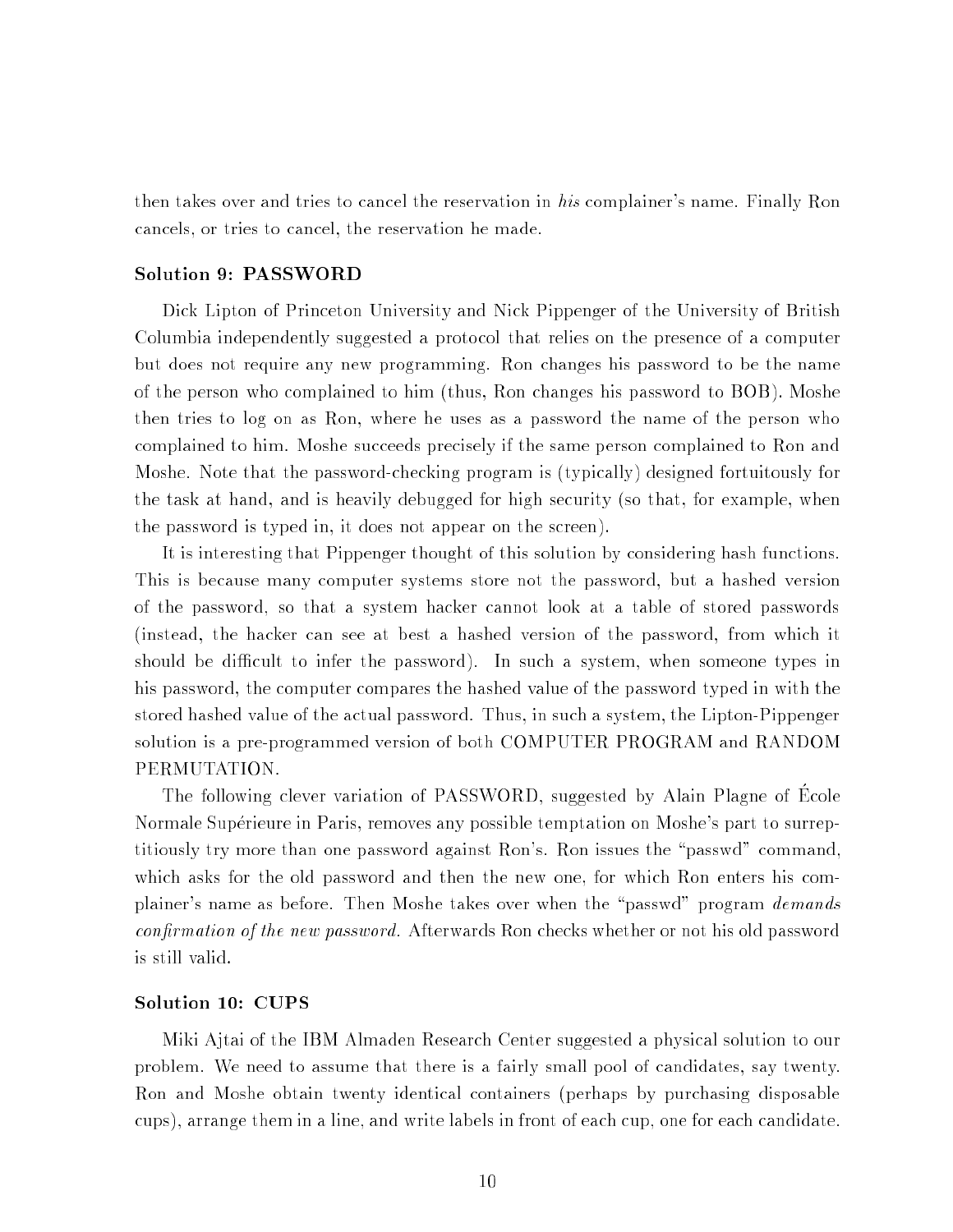Ron then puts a folded slip of paper saying \Yes" in the cup of the person who complained to him, and a slip saying \No" in the other nineteen cups. Moshe does the same. Ron and Moshe then remove the labels, and shuffle the cups at random. They then look inside the cups to see whether one of them contains two slips saying "Yes."

#### Solution 11: DECK OF CARDS

The following scheme gives a practical method for handling large or unspecified candidate sets, although it has compensatory flaws. It makes use of the coincidence that the number of playing cards in an ordinary deck is twice the number of letters in the Latin alphabet.

The red and black cards of a deck of 52 playing cards are separated to form two decks of 26 cards; each deck is then shuffled and placed face-down on the table. A 26-step procedure is now begun.

At step i, Ron removes the top card from each deck and puts the two cards together face-to-face, not looking at their values, with the card from the red deck on top. He takes the pair behind his back, and if the ith letter of the alphabet is in his secret name, he inverts the pair so that the black card is on top; otherwise he does nothing.

Then Ron passes the pair of cards to Moshe; Moshe takes the cards behind his own back, again inverting them just if the ith letter of the alphabet is in Moshe's secret name. The pair of cards is now placed on an accumulating "result stack" on the table.

After 26 steps all the cards are in the result stack, which is then riffle-shuffled carefully so that card colors do not show. Finally, cards are then dealt off the top of the result stack; a red card face up signals a mismatch of secret names.

It is interesting to note that Crépeau and Kilian [9] have shown how Ron and Moshe can evaluate any function secretly using a deck with 4 kinds of cards. All they have to be able to perform is a random cyclic shift of the cards. The number of cards required is proportional to the size of the circuit to evaluate the function.

#### Solution 12: ENVELOPES

We now give a physical solution which avoids leaking information (even if the name space is large) and requires no trust. This scheme is somewhat technical and may be skipped by the casual reader.

Suppose for ease in description that the name space is  $\{0,1\}^n$ , i.e. assume that the name of the person who complained to Ron is (encoded as) the sequence  $x = x_1x_2...x_n$  of *n* bits, and the name of the person who complained to Moshe is the sequence  $y = y_1y_2 \ldots y_n$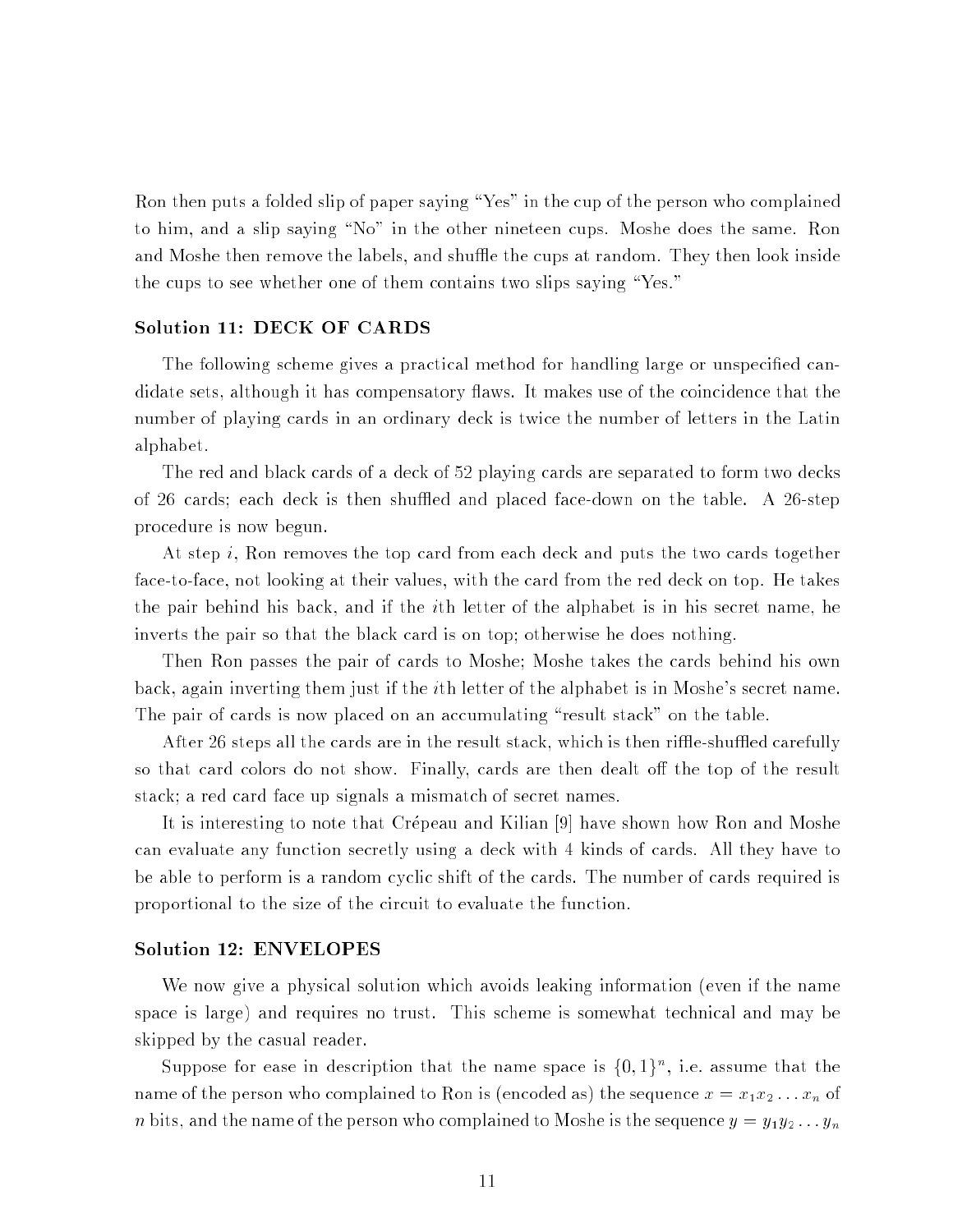of <sup>n</sup> bits. As in many cryptographic protocols, our solution allows a small probability of error (here, the error represents the probability that Ron and Moshe believe, at the conclusion of the protocol, that their candidates are the same, when they are actually different). Let  $\kappa$  be a positive integer large enough so that probability of error of  $Z$  " is sufficiently small to be acceptable.

Ron and Moshe each select  $2n$  random numbers, chosen independently between 0 and  $2^k - 1$ . They each prepare a set of 2n identical envelopes, put one of their 2n random numbers in each envelope, and seal the envelopes. Ron and Moshe each arrange their 2n envelopes in pairs so that each pair corresponds to one of the <sup>n</sup> bit positions. For each of his pairs, Ron assigns one envelope to correspond to the bit 0 and the other to the bit 1, and similarly for Moshe. We could imagine that Ron's envelopes (and similarly, Moshe's) are arranged on the table in a 2 - 11 rectangel, where the ith column corresponds to bit position i, with the top envelope in the i<sup>th</sup> column representing the bit 0.

Denote Ron's pairs by  $(R_1^0,R_1^1),(R_2^0,R_2^1),\dots (R_n^0,R_n^1)$  and denote Moshe's pairs by  $(M_1^0, M_1^1), (M_2^0, M_2^1), \ldots, (M_n^0, M_n^1)$ . Ron computes  $T_R = \sum_{i=1}^n R_i^{x_i} \bmod 2^k$ , which is the sum of the random numbers that correspond to the bit values of his candidate. Similarly, Moshe computes  $T_M = \sum_{i=1}^n M_i^{y_i} \bmod 2^k$ .

Now Ron leaves the room. Moshe selects n envelopes from Ron's collection, by choosing from the *i*th pair the one corresponding to the value of  $y_i$ . The rest of the envelopes are put into a pile. Ron enters the room and verifies that indeed Moshe has chosen only *n* envelopes altogether. The unchosen envelopes are destroyed. Moshe opens the envelopes that he has chosen and sums up their contents together with  $T_M$ , i.e., computes  $S_M = T_M + \sum_{i=1}^n R_i^{y_i} \text{ mod } 2^k = \sum_{i=1}^n (M_i^{y_i} + R_i^{y_i}) \text{ mod } 2^k$ . Ron and Moshe exchange roles, do the same procedure with Moshe's envelopes, and Ron computes  $S_R$  =  $T_R + \sum_{i=1}^n M_i^{x_i} \mod 2^k = \sum_{i=1}^n (R_i^{x_i} + M_i^{x_i}) \mod 2^k$ . (Note: bitwise "exclusive or" may be used instead of sum in the above calculations.)

Ron and Moshe end the protocol as follows: Ron writes  $S_{\bm{R}}$  on a piece of paper, Moshe writes  $S_M$  on a piece of paper, and they give each other their pieces of paper. If  $S_R = S_M$ , then they conclude that  $x = y$ , and otherwise they conclude that  $x \neq y$ .

It is not hard to verify the following:

- If Ron and Moshe follows the rules, and if  $\alpha$  if  $\alpha$  if  $\alpha$  if  $\alpha$  if  $\alpha$  and  $\alpha$  ron and  $\alpha$ conclude that  $x = y$ . If  $x \neq y$  then  $S_R \neq S_M$  with probability  $1 - 2 \degree$ , so with probability  $1 - 2 \gamma$ , Ron and Moshe conclude that  $x \neq y$ .
- If the <sup>n</sup> envelopes that Moshe chose did not come from exactly the positions dened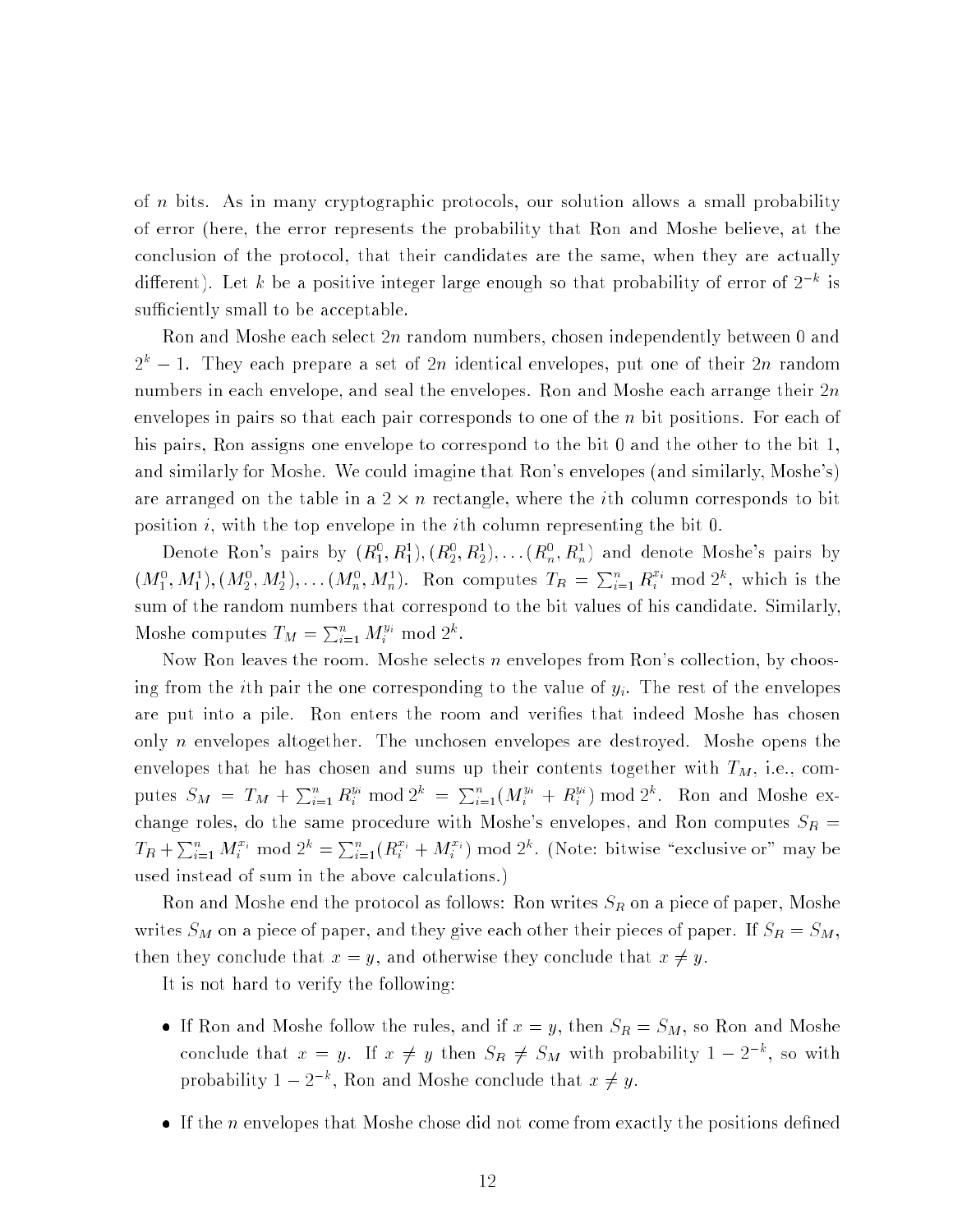by Ron's bits  $x_1, x_2, \ldots x_n$ , then from Moshe's viewpoint  $S_R$  is simply a random number selected uniformly from the integers between  $0$  and  $2^+ - 1$ . Thus, Moshe gains no information whatsoever from Ron's number  $S_R$ . A similar statement applies for Ron with respect to Moshe's number  $S_M$ .

A problem with the above scheme is that (say) Ron can learn whether  $x = y$  but not give this information to Moshe. If Ron writes a random value on his paper, rather than  $S_R$ , then Moshe will (almost surely) conclude that  $x \neq y$ , whether this is correct or not, but Ron will know the true answer. We note that this problem can be corrected, but at the price of losing efficiency and simplicity (the correction involves a more complicated scheme, which among other things executes the above protocol  $k$  times).

#### Solution 13: DIGITAL ENVELOPES

The ENVELOPES solution can be implemented digitally (and thus converted into a cryptographic protocol). We now briefly describe how. It is based on a primitive called "one-out-of-two oblivious transfer" suggested by Even, Goldreich and Lempel  $[10]$ . as a generalization of Rabin's "oblivious transfer" [15] (the notion was also developed independently by Wiesner in the 1970's, but not published till [19]). This primitive ahows roll to send two values  $R^+, R^-$  to moshe so that Moshe can choose to receive either  $R^+$  or  $R^+$ . When Moshe chooses to receive  $R^*$  he gets no knowledge about  $R^+$  . Ron gets no knowledge about which  $R<sup>j</sup>$  Moshe chose. Given such a primitive, it is not hard to see how to implement this solution digitally: for each  $1 \le i \le n$  Ron sends to Moshe the values  $R_i^v$  and  $R_i^s$  in a one-out-of-two oblivious transfer. Moshe chooses to receive  $R_i^{sv}.$ Similarly, Moshe does the same with the  $M_i$ 's. At the end, Ron has  $S_R$  and Moshe has  $S_M$ , which they can compare (again, however, incurring the problem discussed at the end of Solution 12).

Following the execution of the protocol Ron will gain no additional knowledge as to Moshe's value, and vice versa.

In order to implement oblivious transfer, one must assume that Ron and Moshe have computational power corresponding only to probabilistic polynomial time. (That is, the computers that they have at their disposal can be simulated by a Turing machine with a source of random bits, such that the running time of the Turing machine is bounded by some polynomial in the input length.) Furthermore, given the current state of computational complexity theory, one must also make a \complexity theoretic" assumption. For instance, implementations of one-out-of-two oblivious transfer exist, under the assumption that factoring a random number of the form  $N = PQ$ , where P and Q are primes, is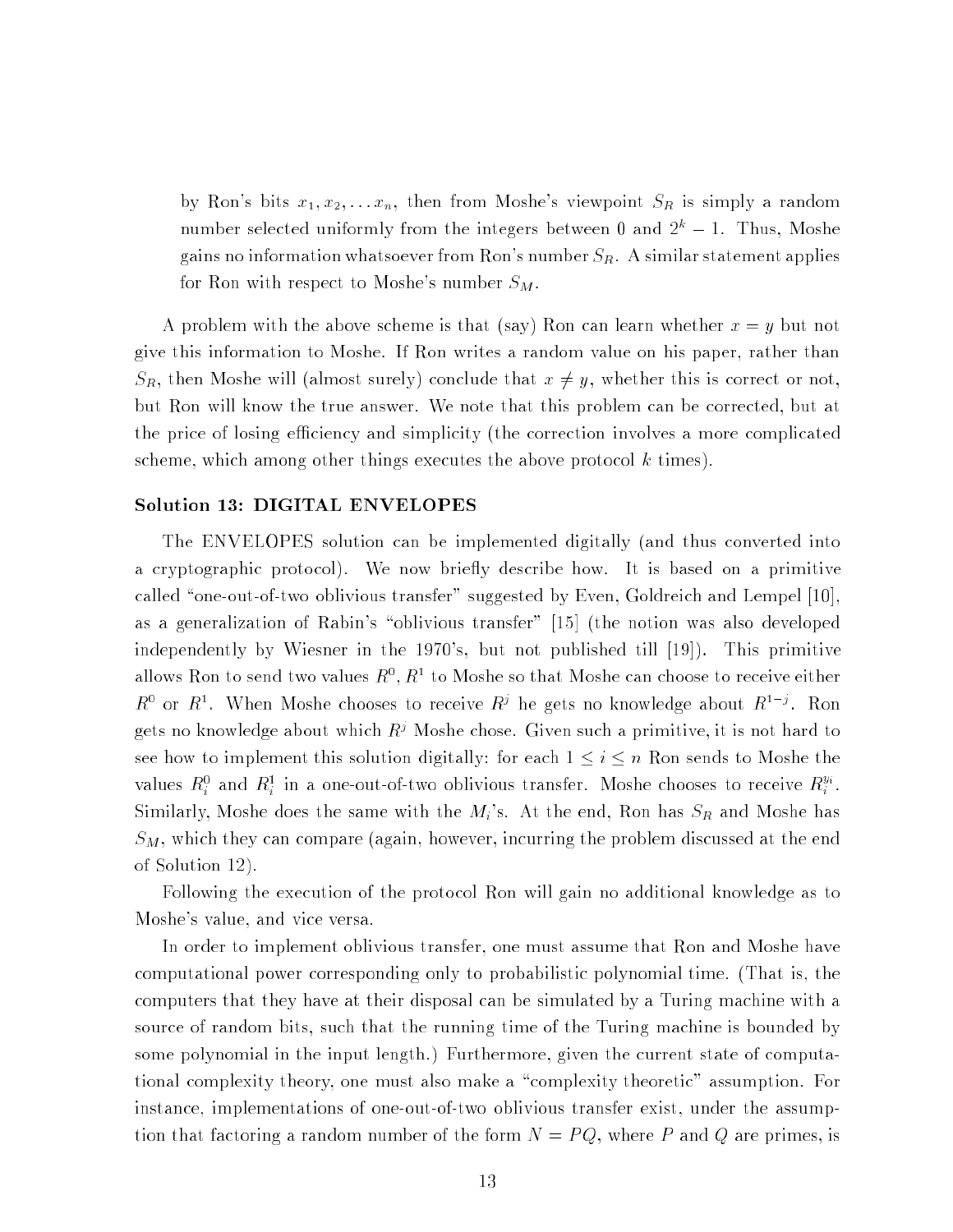hard. (See, e.g., Brassard, Crépeau and Robert [4] for details of implementing oblivious transfer under such an assumption.)

### 3 Analysis

Most of the flaws in our solutions, relative to our six desired properties, will already have been spotted by the reader. We take a brief excursion through the properties with comments.

### Property A: "Resolution"

All of the solutions work when there is a match, assuming no local aberrations (e.g. in MESSAGE FOR MOSHE the called party might untruthfully deny that a message was left for Moshe; and many of the solutions rely on agreement between Ron and Moshe concerning the spelling of candidates' names). Three of the solutions are capable of producing a false positive; DECK OF CARDS falls victim to accidental anagrams, and ENVELOPES and DIGITAL ENVELOPES admit a small probability of ruination by numerical coincidence.

#### Property B: "Leakage"

Since we make no assumptions about computational power in any of the solutions except DIGITAL ENVELOPES, we can make the strong but simple requirement that what Ron or Moshe sees as a result of the protocol (part of whose outcome is typically random) is independent of the other's complainer, assuming the complainers are different. This critical requirement is fully achieved in all the solutions except DECK OF CARDS, where there is a small possibility that no red card appears until the last few cards of the deck have been examined; then Ron and Moshe would be able to conclude that their complainers' names contain similar sets of letters.

In the DIGITAL ENVELOPES solution we do assume a limitation on the computational power of Ron and Moshe. In this case we must dene what we mean by the statement "Ron and Moshe gain no knowledge about each other's value, except whether or not they are equal," since Ron and Moshe each gain an encrypted version of the other party's value. This statement can be made rigorous, as we now sketch. We consider the "ideal" solution, in terms of the information transferred to the other party, to be JOSEPHINE, where Josephine simply announces the result. Therefore what Ron (and similarly Moshe) will desire from a protocol is that Moshe's knowledge after executing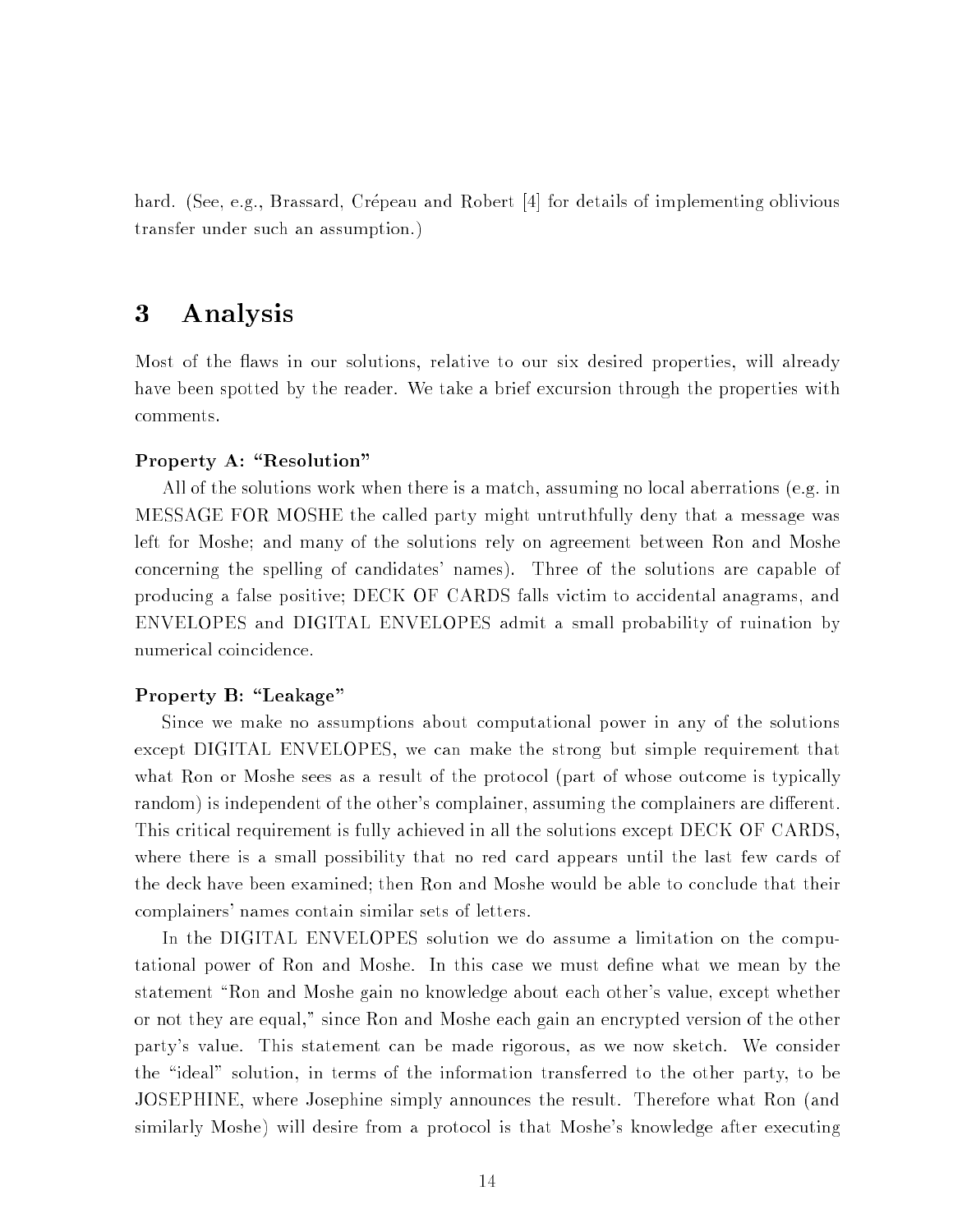the cryptographic protocol would not be greater than after executing JOSEPHINE. The idea is that no machine operating in probabilistic polynomial time should be able to distinguish the results of the cryptographic protocol from the results of JOSEPHINE. The definition of the security of such protocols and the design of protocols meeting these requirements have been the subject of intensive investigations in cryptography. A very accessible introduction to such "zero-knowledge" protocols is given in [12].

### Property C: "Privacy"

Of the solutions involving a trusted Josephine, only PERMUTATION COMPOSI-TION gives nothing away to Josephine; RANDOM PERMUTATION reveals the resolution and RANDOM ROTATION also provides Josephine with information about the complainers when they are different. In JOSEPHINE, all is revealed.

#### Property D: "Security"

The issue of cheating in our protocols is quite complex. The solutions involving a trusted Josephine all suffer from possible collusions between Ron or Moshe and Josephine; this is perhaps a more critical problem than privacy in such solutions. Particularly weak, when Ron or Moshe can be tempted by the devil, are MESSAGE FOR MOSHE, AIRLINE RESERVATION and PASSWORD; all three allow one of the parties surreptitiously to try several candidates. COMPUTER PROGRAM permits fake programs (PASSWORD does also) and SPECIAL-PURPOSE DEVICE can fall victim to a phony device.

One particular method of cheating is for one of the participants to halt the protocol prematurely after learning what he needs to know (this is called the \walk-away problem"). For example, in the first version of PASSWORD, Moshe could obtain the answer without sharing it with Ron. This of course exposes the deserter as a cheater, but at times there may be excuses (such as "the line went down"). This problem does not have a completely satisfactory solution, but it is possible to limit the advantage of the deserter (see e.g.  $[2, 8, 10, 16]$ .

#### Property E: "Simplicity"

Admittedly, some of our proposals have gotten out of hand; PERMUTATION COM-POSITION and perhaps ENVELOPES are too complex for realistic consideration. SPECIAL-PURPOSE DEVICE will of course not be practical until such a device is marketed. COM-PUTER PROGRAM and PASSWORD require computers, and the third-party solutions require Josephine, who certainly needs to be cooperative if not trustworthy.

Among the simplest solutions to execute, CUPS stands out when the list of candidates is known and small. Otherwise AIRLINE RESERVATION and DECK OF CARDS are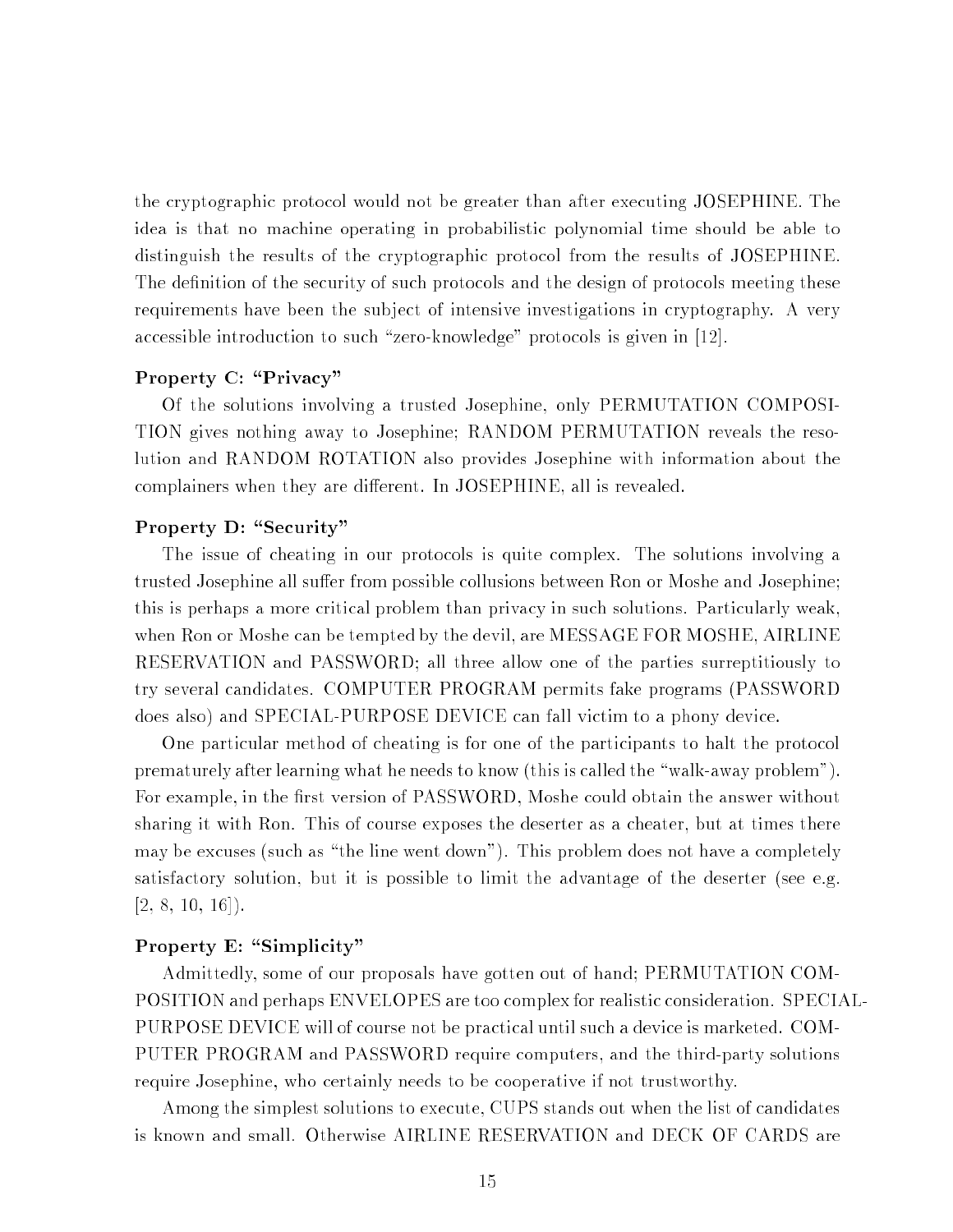effective, the latter better when there is more time but less trust. We suspect, though, that readers of this article will often find that PASSWORD requires the least time and preparation.

#### Property F: "Remoteness"

All the solutions using a trusted Josephine enjoy property F, that is, they do not require all parties to be present at the same location. AIRLINE RESERVATION and PASSWORD (except with Plagne's variation) can also be operated remotely. However, if we want a solution where Ron and Moshe are not tempted to gain more information, but where a physical solution is impossible, then we must use a cryptographic solution. In fact, if all that Ron and Moshe do is exchange messages between them, then Chor and Kushilevitz [7] show that cryptography is necessary, and Kilian [14] shows that the use of oblivious transfer is necessary. The DIGITAL ENVELOPES solution seems to be one that can be implemented with least cost (in programming effort and execution time).

#### Conclusions and End of Story  $\boldsymbol{4}$

Which of these wonderful solutions did Ron and Moshe actually implement? The answer is: none of them! We now describe the solution they used.

#### Solution 14: REAL LIFE

The first author brought up the problem at dinner to his family. He explained that Bob had complained to him, and that he was trying to decide if Bob is the person who complained to Moshe. His then thirteen-year-old son Josh Fagin said, \Why not just ask Bob whether he complained to Moshe?" Because of its simplicity this was in fact the solution that Ron and Moshe actually implemented. Of course, this solution depends on the fact that the value that Ron and Moshe are trying to compare is actually the name of a person whom they can communicate with, rather than simply a number. It also depends on the fact that Ron knew that Bob wouldn't mind being asked (in fact, Bob was quite amused, and probably pleased at the lengths Ron went to in order to protect his confidentiality). As a humorous twist, which shows how even the best solutions can go astray in the real world, it turned out that Bob did not remember whether he had complained to Moshe! Upon further reflection, Bob decided that he probably had, and Bob and Ron agreed dynamically on a modication of the protocol: Bob asked Moshe if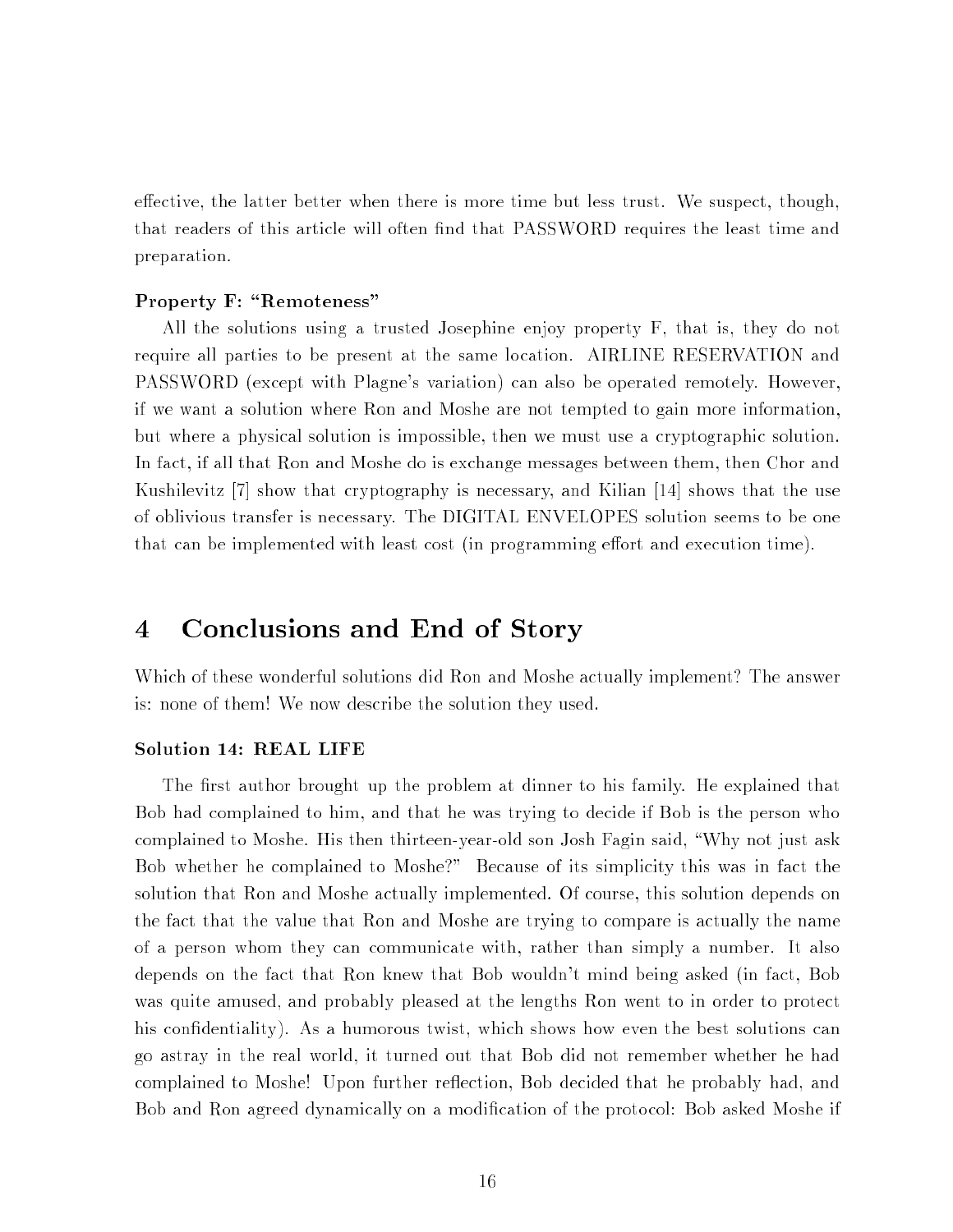he (Bob) had complained to Moshe. It turned out that Bob was indeed the person who had complained to Moshe.

### Acknowledgments

The Ron and Moshe of our story are the first author and Moshe Vardi, who together experienced a similar problem at IBM. A couple of years earlier the third author had been moved to consider the problem by an incident at Emory University, in which he and a colleague failed to discover that they had heard the same piece of juicy gossip.

All the authors found that the cryptographic solutions in the literature were not necessarily the best for the situation at hand. Suggestions for solutions were solicited from colleagues, primarily at the IBM Almaden Research Center and at the 22nd ACM Symposium on Theory of Computing held at St. Louis in May of 1990. Those who shared their thoughts with us but were not mentioned earlier include Richard Cleve, Tomas Feder, Steven Rudich, David Shmoys and Moti Yung. We thank Cynthia Dwork, Joseph(ine) Halpern and Moshe Vardi for comments on a draft of this paper.

Finally, we wish to thank Moshe Vardi for insisting on the simplicity of the solutions, thus forcing us to search further.

## References

- [1] D.A. Barrington, Bounded-width polynomial-sized branching programs recognize ex*actly those languages in I*VC<sup>-</sup>, J. Computer Syst. Sci. 38, 1988, pp. 150-164.
- [2] M. Ben-Or, O. Goldreich, S. Micali and R. Rivest, A fair protocol for contract signing, IEEE Trans. on Information Theory 36, 1990, pp. 40-46.
- [3] M. Ben-Or, S. Goldwasser, and A. Wigderson, Completeness Theorems for Non-Cryptographic Fault-Tolerant Distributed Computation, Proc. 20th ACM Symp. on Theory of Computing,  $1988$ , pp.  $1–10$ .
- [4] G. Brassard, C. Crépeau and J.-M. Robert, All-or-Nothing Disclosure of Secrets, Advances in Cryptology - Crypto'86, Lecture Notes in Computer Science, No. 263, Springer Verlag, 1987, pp. 234–238.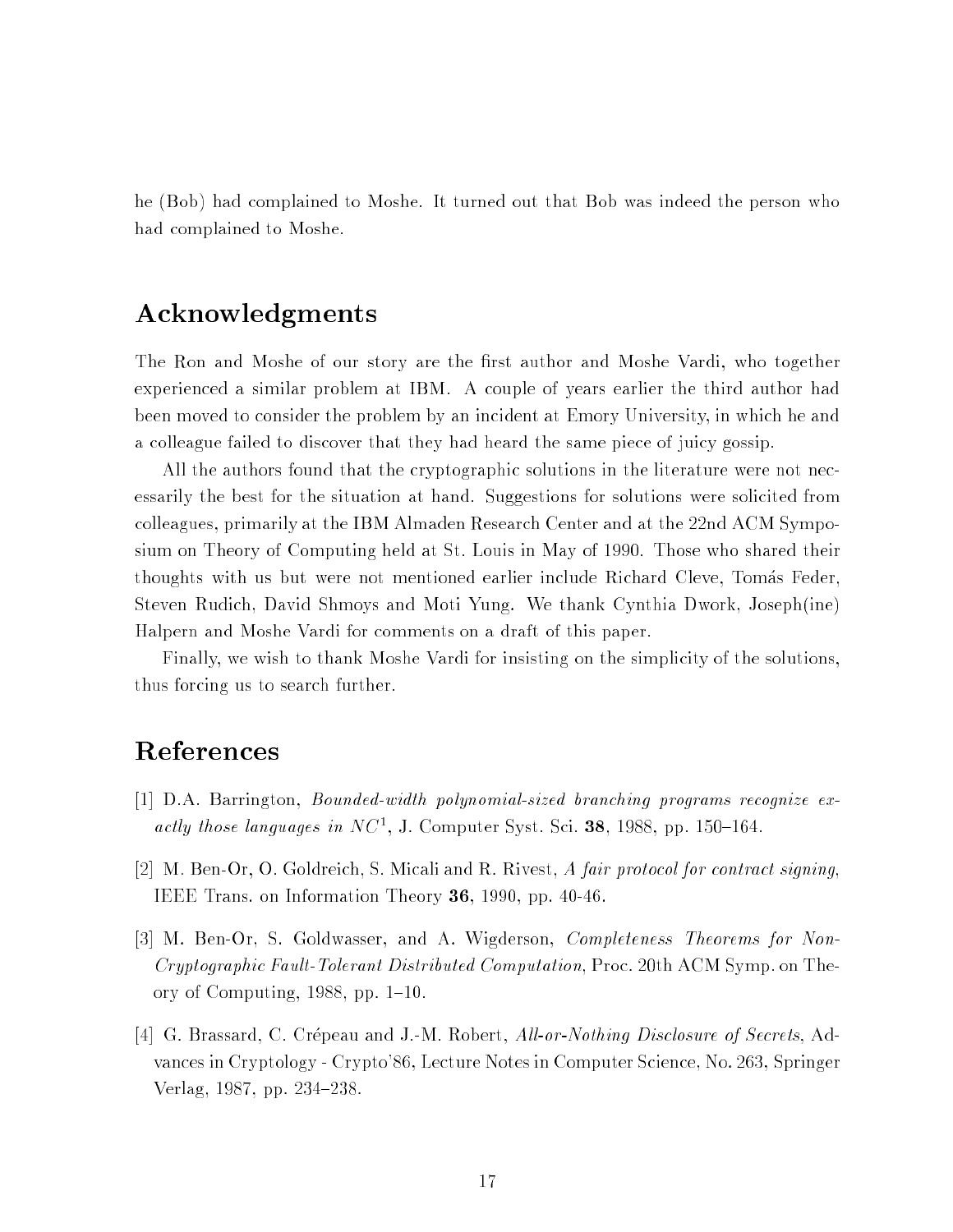- [5] J.L. Carter and M.N. Wegman, Universal Classes of Hash Functions, J. Computer Syst. Sci. 18, 1979, pp. 143–154.
- [6] D. Chaum, C. Crépeau, and I. Damgard, *Multiparty Unconditionally Secure Protocols*, Proc. 20th ACM Symp. on Theory of Computing, 1988, pp. 11–19.
- [7] B. Chor and E. Kushilevitz, A zero-one law for Boolean privacy, Proc. 21st ACM Symp. on Theory of Computing, 1989, pp. 61-72. Full version: SIAM J. Discr. Math. 4, 1991, pp.  $36-47$ .
- [8] R. Cleve, Controlled Gradual Disclosure Schemes for Random Bits and Their Applications, Advances in Cryptology - Crypto'89, Lecture Notes in Computer Science, No. 435, Springer Verlag, 1987, pp. 573–587.
- [9] C. Crépeau and J. Kilian, *Discreet solitary games*, Advances in Cryptology -Crypto'93, Lecture Notes in Computer Science, No. 773, Springer Verlag, 1994, pp. 319{330.
- [10] S. Even, O. Goldreich and A. Lempel, A Randomized Protocol for Signing Contracts, Communications of the ACM  $28$ , 1985, pp. 637–647.
- [11] U. Feige, J. Kilian and M. Naor, On minimal models for secure computation, Proc. 26th ACM Symp. on Theory of Computing,  $1994$ , pp.  $554-563$ .
- [12] O. Goldreich, Randomness, Interactive Proofs, and Zero-Knowledge-A Survey, in The Universal Turing Machine: A Half Century Survey, edited by Rolf Herken, Oxford University Press, 1988, pp. 377-405.
- [13] O. Goldreich, M. Micali, A. Wigderson, How to play any mental game, Proc. 19th ACM Symp. on Theory of Computing, 1987, pp. 218–229.
- [14] J. Kilian, Use of Randomness in Algorithms and Protocols, MIT Press, Cambridge, Massachusetts, 1990.
- [15] M. O. Rabin, How to exchange secrets by oblivious transfer, Tech. Memo TR-81, Aiken Computation Laboratory, 1981.
- [16] M. O. Rabin, Transaction Protection by Beacons, J. Computer Syst. Sci. 27, 1983, pp. 256-267.